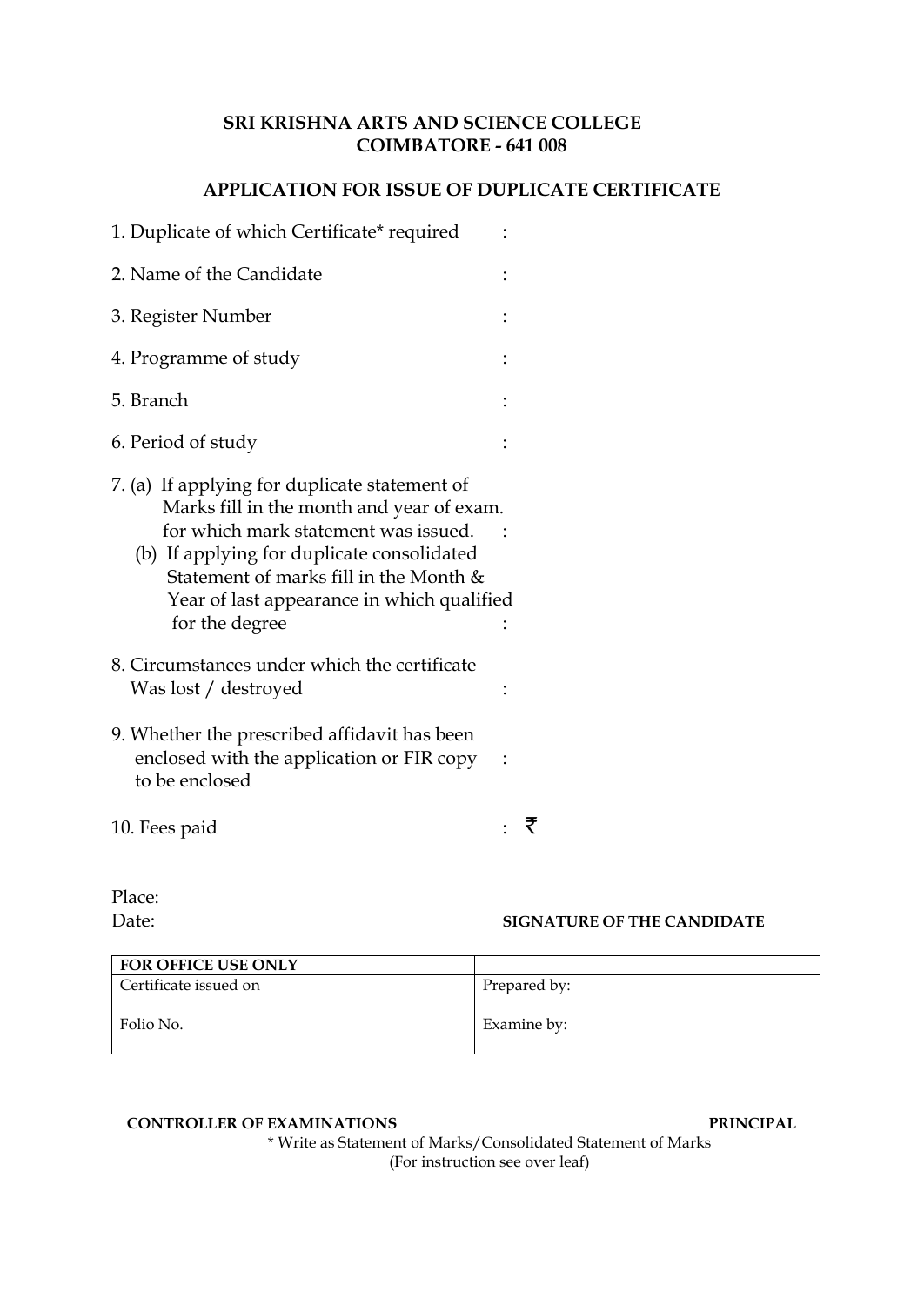### **INSTRUCTIONS**

- 1. Duplicate certificate will be issued only when it is lost or destroyed irrevocably.
- 2. Application duly filled-in along with an affidavit detailing the circumstances under which the original certificate was lost or destroyed.
- 3. The affidavit should be duly executed before the Notary Public.
- 4. Application shall be complete in every respect. Failure to furnish correct details may cause delay in the issue of the certificate. The application shall be filled in only by the candidate otherwise it will be rejected.
- 5. The fees should be paid through the college office.

6. Fees once paid shall neither be refunded nor adjusted against any other certificate under any circumstances.

# **AFFIDAVIT TO BE FILLED FOR ISSUE OF DUPLICATE CERTIFICATE**

| $1.1$ $\overline{\phantom{a}}$                 |                                                                                         |
|------------------------------------------------|-----------------------------------------------------------------------------------------|
|                                                |                                                                                         |
|                                                | an old student / student of Sri Krishna Arts and Science College with Register          |
|                                                |                                                                                         |
|                                                | do hereby solemnly and                                                                  |
| sincerely state as follows.                    |                                                                                         |
|                                                |                                                                                         |
|                                                | held during _____________________/ Consolidated statement of marks issued by the        |
| college has irrevocably been lost / destroyed. |                                                                                         |
|                                                | 3. I fill this affidavit for the purpose of receiving duplicate certificate.            |
| certificate(s) is/are recovered by chance.     | 4. The duplicate certificate shall be returned to the college once my original          |
|                                                | 5. The facts stated are true and correct to the best of my knowledge and if found false |

Solemnly affirmed.

Signature of the Candidate

At (place) \_\_\_\_\_\_\_\_\_\_\_\_\_\_\_\_\_\_\_\_\_\_\_\_\_\_\_\_ (Before me)

by the college, I shall abide by the decision of the college.